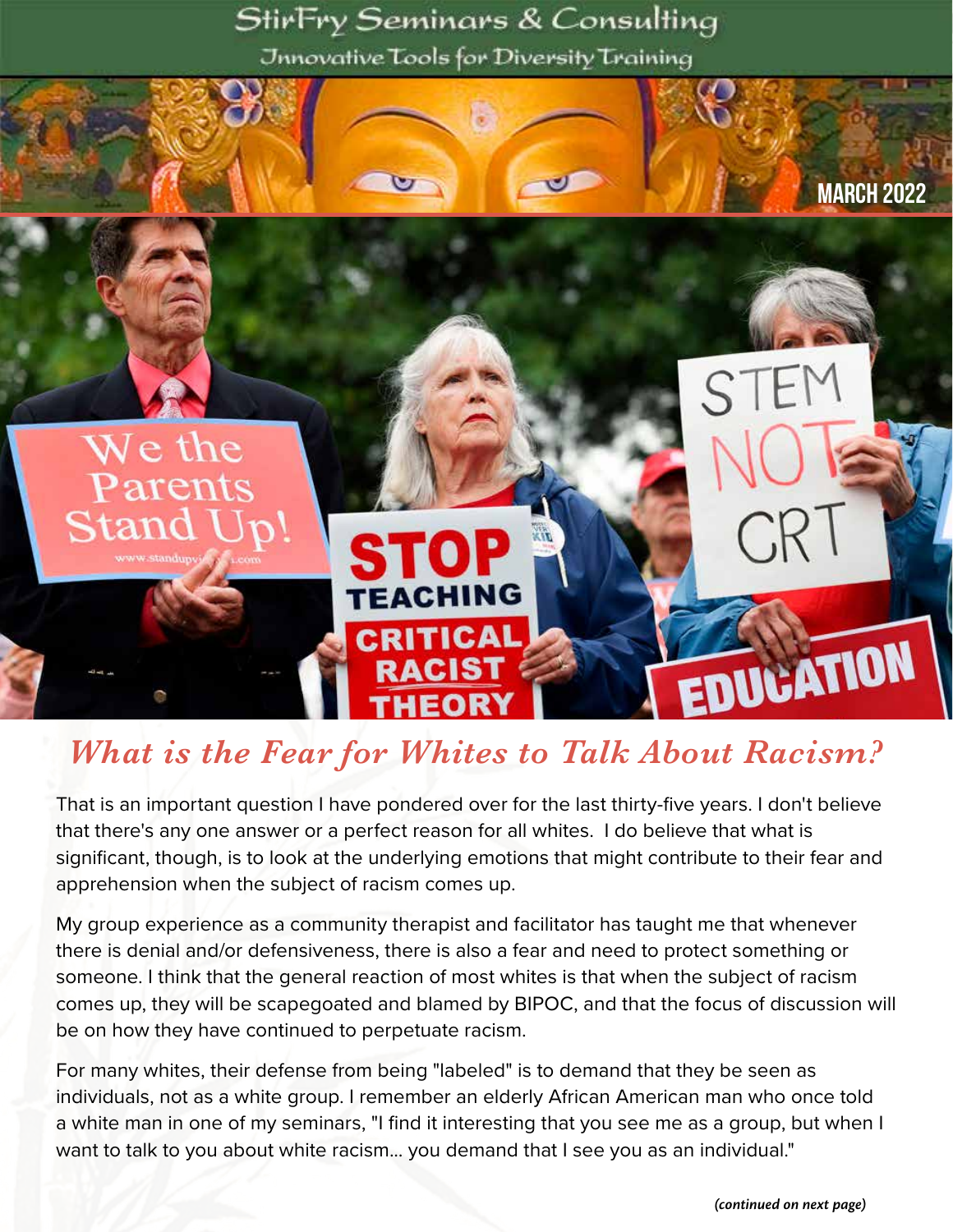Recently, in one of our trainings, a white male said that he had never experienced racism. I thought about that for a while and replied, "Yes, you have. You experience the benefits of racism every day." He was startled, but came to understand what I was saying through the reactions and stories of those in the room, including other whites. Peggy MacIntosh wrote a doctoral thesis entitled, "Unpacking the White Knapsack" about the privileges that white people receive every day in comparison to BIPOC. Everyone should read this paper. It is at the same time both profound and sad, because of the impact that those privileges have on the lives of BIPOC.

Another reason why I think it is so hard for whites to talk about racism is because it means they will have to confront their unconscious privileges as a white person and how that 'bubble of privilege' protects and empowers them daily. And part of that experience is not being able to define or control everything they don't understand. To sit with being irritated or feeling isolated and unsure of themselves. All of which are feelings they rarely, if ever, have to experience in their professional or personal lives. As someone once wrote so aptly: Not having to understand how white privilege works, is how white privilege works.

Whites need to keep exploring and examining how their 'whiteness' affects how they see other people who are different from themselves and to explore where those images and assumptions came from. They need to meet as a group not only to talk about their own ethnic heritage but their long legacy of discrimination which allows them to be seen simply as 'Americans' while others do not and why. As Loren Moye said in The Color of Fear: "Whites walk into a world that is theirs."

I also encourage whites to do something every day to end racism among those with whom they work, in their neighborhoods and with their families. But most importantly, to look within themselves and with other whites to find their own questions and answers.

They also need to learn how to listen more authentically. To listen with compassion, as a student, with the willingness to learn and to understand. So often, I hear defensiveness and competitiveness in their responses which I interpret as their fears of being vulnerable and having to struggle with feeling shame and guilt.

Along with this, BIPOC need to stop rescuing whites and rushing to make them feel comfortable when they are lost, confused or scared. It is a role that BIPOC have played all too long, that has kept whites insulated from having to struggle with looking at themselves and the impact of their 'selective' blindness and denial.

Many BIPOC have told me that they are tired of hearing, "Just tell me when I do something wrong." It implies that whites are children needing constant guidance and direction. That is the same reasoning that men used with women to explain away their ignorance and responsibility, and still do. It is time for whites to reclaim their roles as adults and learn about someone else besides themselves. Or as Victor Lewis (from The Color of Fear) said it so directly, "You need to get outside your own skin."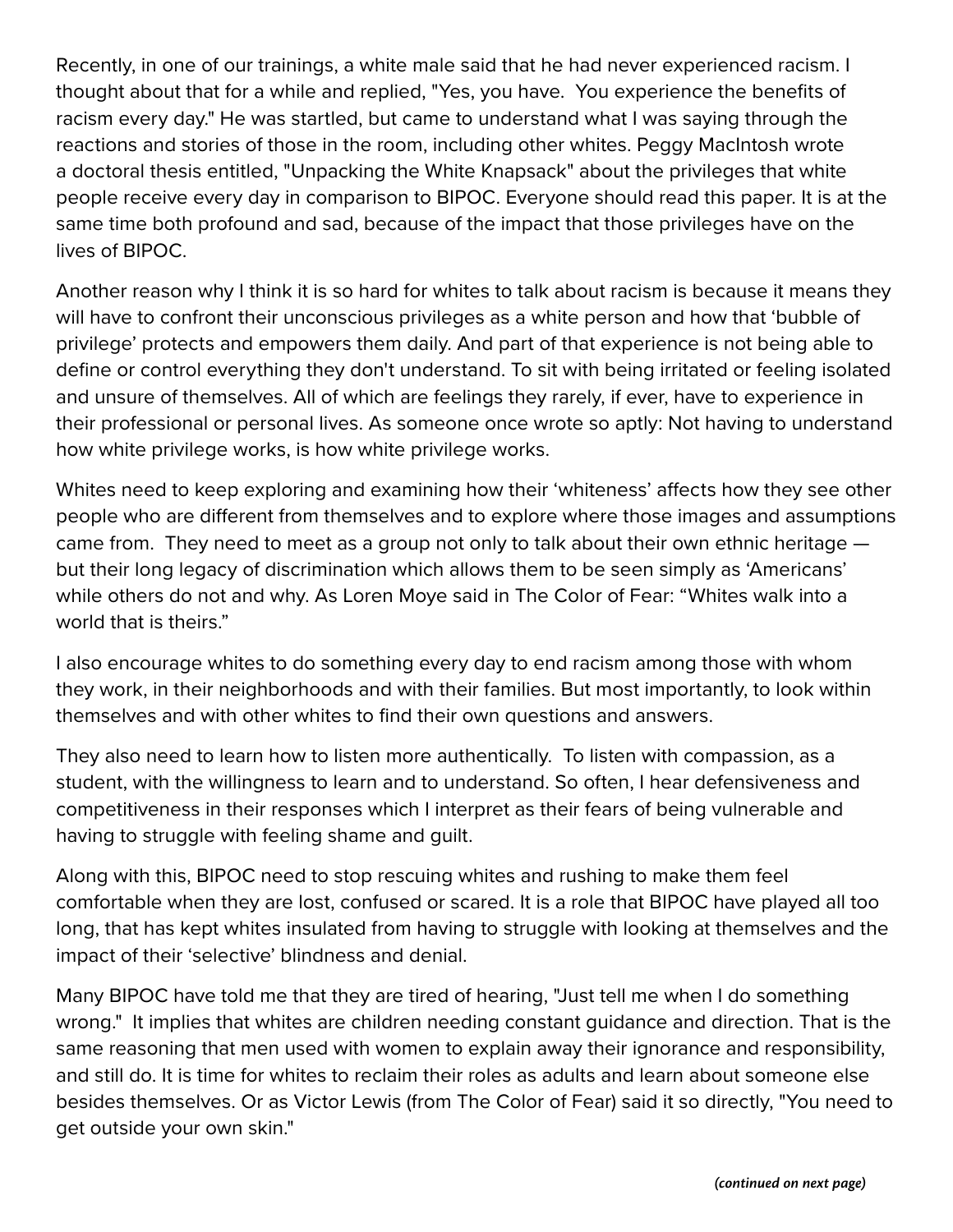The path to multiculturalism cannot be fulfilled by simply having a diversity celebration or eating cultural foods once a year. The journey of developing a relationship with someone who is different from ourselves requires time and effort. It is a lifelong learning and unlearning process that can be filled with much anguish and painful truths - but also the possibility for great sharing and healing.

As James Baldwin once shared: "Not everything that is faced can be changed. But, nothing can be changed unless it is faced."



## MINDFUL FACILITATION • ADVANCED LEVEL Saturday and Sunday April 2-3, 2022 8am – 12 noon (PST) • Facilitated by Lee Mun Wah • \$350 for both days Upcoming Weekend StirFry Workshop

This training will be practicing advanced mindful facilitation techniques through the use of filmed vignettes, role plays and personal stories. The main focus will be on integrating group process and mindful facilitation techniques in situations where there are intense confrontations and conflicts over diversity issues, coupled with a high degree of escalation and polarization. Participants will learn how to de-escalate these types of conflicts within seconds and help those who are disconnected to become reconnected. Participants will not only learn the art of listening, but also the art of responding in a way that supports everyone to feel heard, seen and understood.

#### **Participants will learn:**

- How to mindfully facilitate conflicts within a diversity context
- How to de-escalate conflicts within seconds
- Ways to identify and respond when there is a major disconnection
- Ways to create community based on empathy and curiosity
- How to identify when to use the four major advanced mindful interventions
- How to improve their auditory and visual acuity
- The Art of Summary
- How to identify the common threads and issues in most groups
- The intersection of Mindful Facilitation and Group Process
- How to use personal stories to create community and deeper understanding
- The Art of Listening
- The Art of Co-Facilitation

#### REGISTRATION AND full schedule of ALL StirFry Workshops including Tea Time with Lee Mun Wah at stirfryonline.com